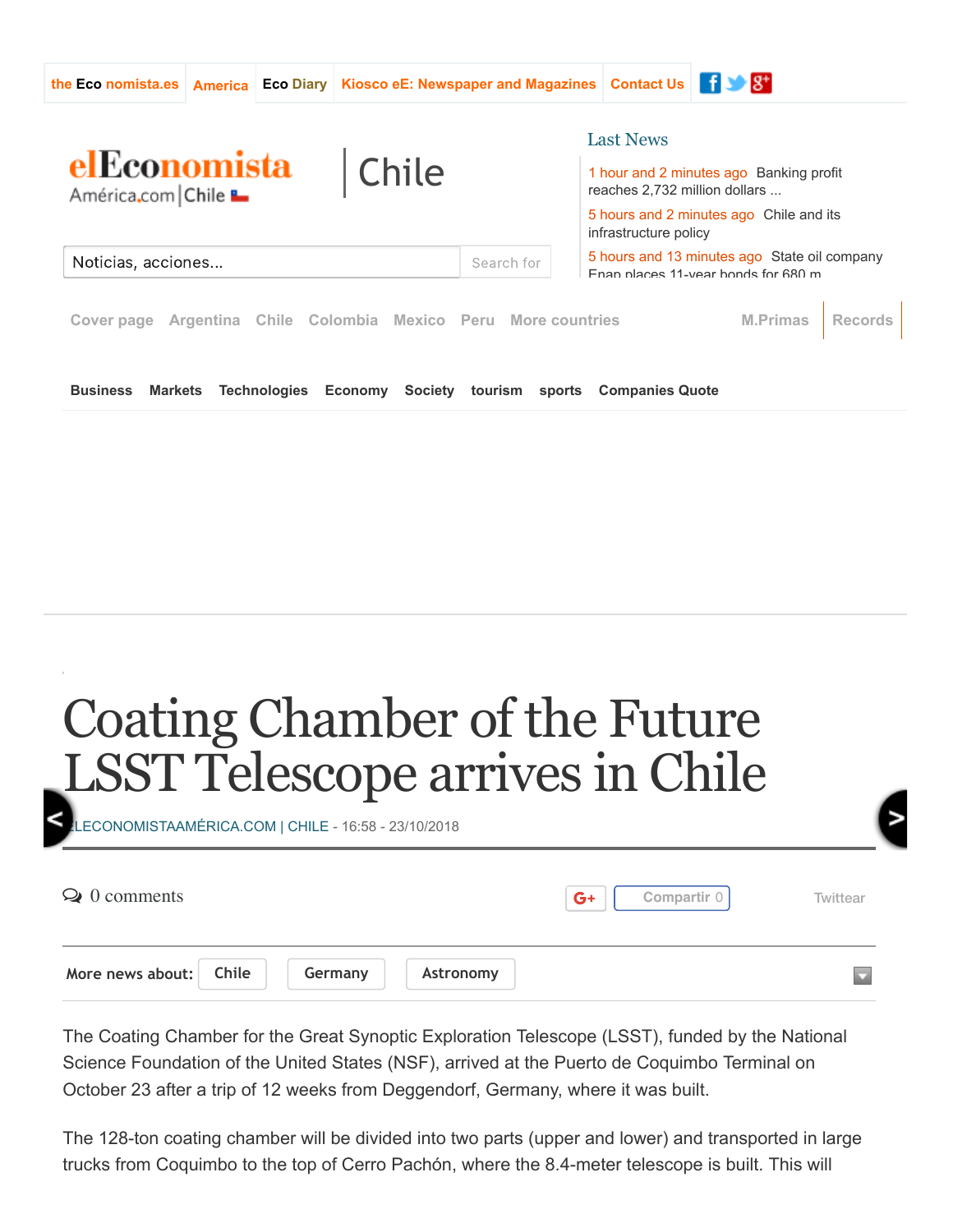

The telescope will start operations in 2022.

require logistics in their transportation on the roads in conjunction with the authorities, taking care of the load of hanging signs and public service cables along the route.

**The coating chamber is a key piece of the LSST construction as it will be used to coat the two** LSST mirrors before the 10-year investigation begins, and a new layer of the mirrors will be **coated periodically during operations.** It is anticipated that the primary / tertiary mirror of 8.4 meters (M1M3) will require a new coating every two years during the 10-year LSST investigation, and the secondary mirror of 3.5 meters (M2) will be recoated every five years. years.

The work is done with a complete planning between the operations team of TPC and AURA, to provide an excellent service with the highest safety standards, which is part of our operational seal, and meet the needs of our customers, safeguarding the lives of our workers, "explained Luis Fernando Raga, general manager of TPC (Terminal Puerto Coquimbo).

The executive added that the pieces will be stored inside the terminal between 4 and 5 days, to be dispatched in a coordinated manner.

The Great Synoptic Exploration Telescope (LSST) will be a game changer for astronomy due to the unprecedented research of a decade that will take place, which will allow scientific discoveries in four main areas: understanding the subject dark and dark energy, catalog the Solar System, explore the changing sky, and investigate the formation and structure of the Milky Way.